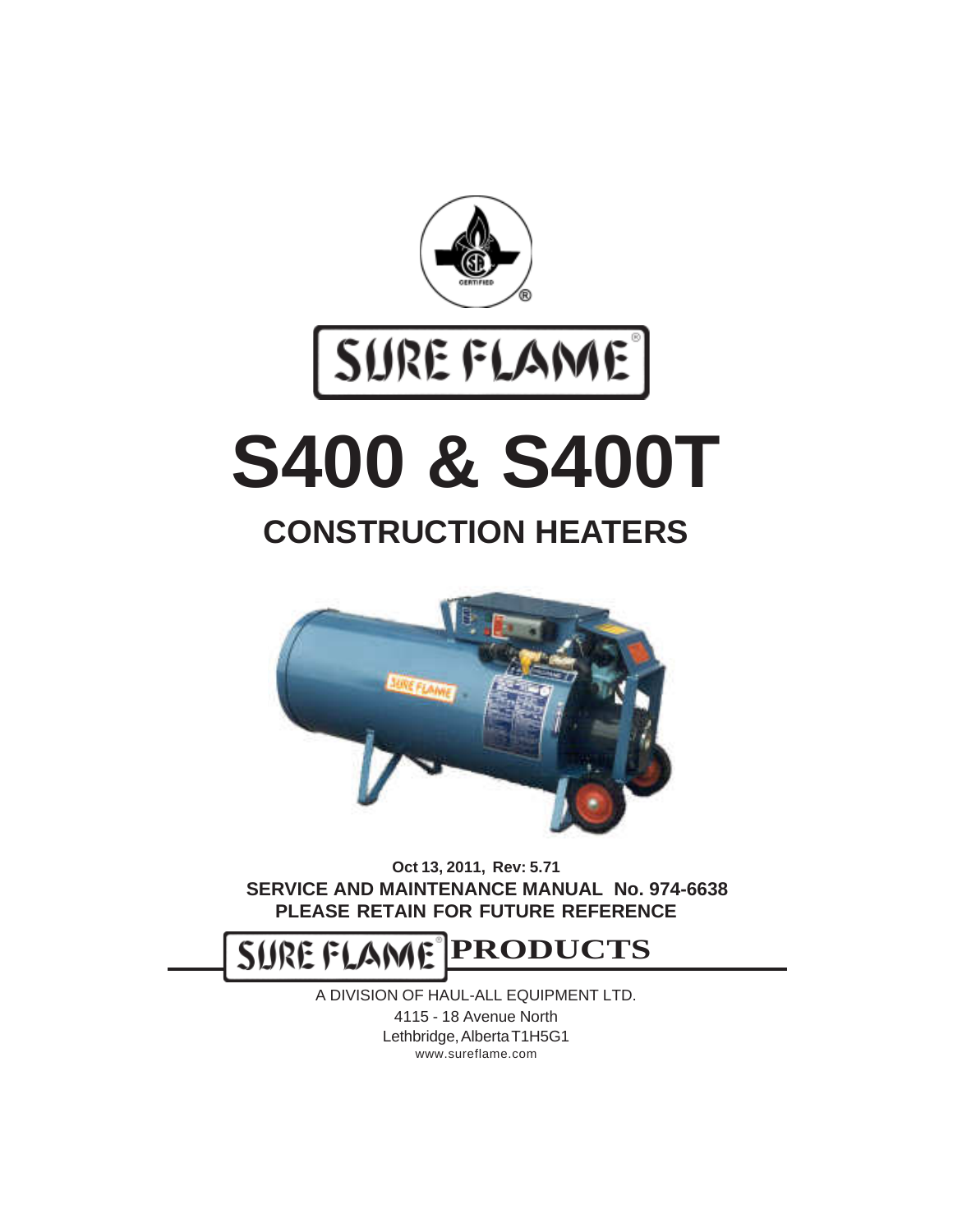## **S400 & S400T CONSTRUCTION HEATERS**

## **GENERAL HAZARD WARNING**

**Failure to comply with the precautions and instructions provided with this heater, can result in death, serious bodily injury and property loss or damage from hazards of fire, explosion, burn, asphyxiation, carbon monoxide poisoning, and/or electrical shock.**

**Only persons who can understand and follow the instructions should use or service this heater.**

**If you need assistance or heater information such as an instruction manual, labels, etc. Contact the manufacturer.**

## **WARNING**

**Fire, burn, inhalation, and explosion hazard. Keep solid combustibles, such as building materials, paper or cardboard, a safe distance away from the heater as recommended by the instructions. Never use the heater in spaces which do or may contain volatile or airborne combustibles, or products such as gasoline, solvents, paint thinner, dust particles or unknown chemicals.**

## **WARNING**

#### **Not for home or recreational vehicle use**

Page 2 **P/N:974-6638** S400/S400T Manual, Rev: 5.71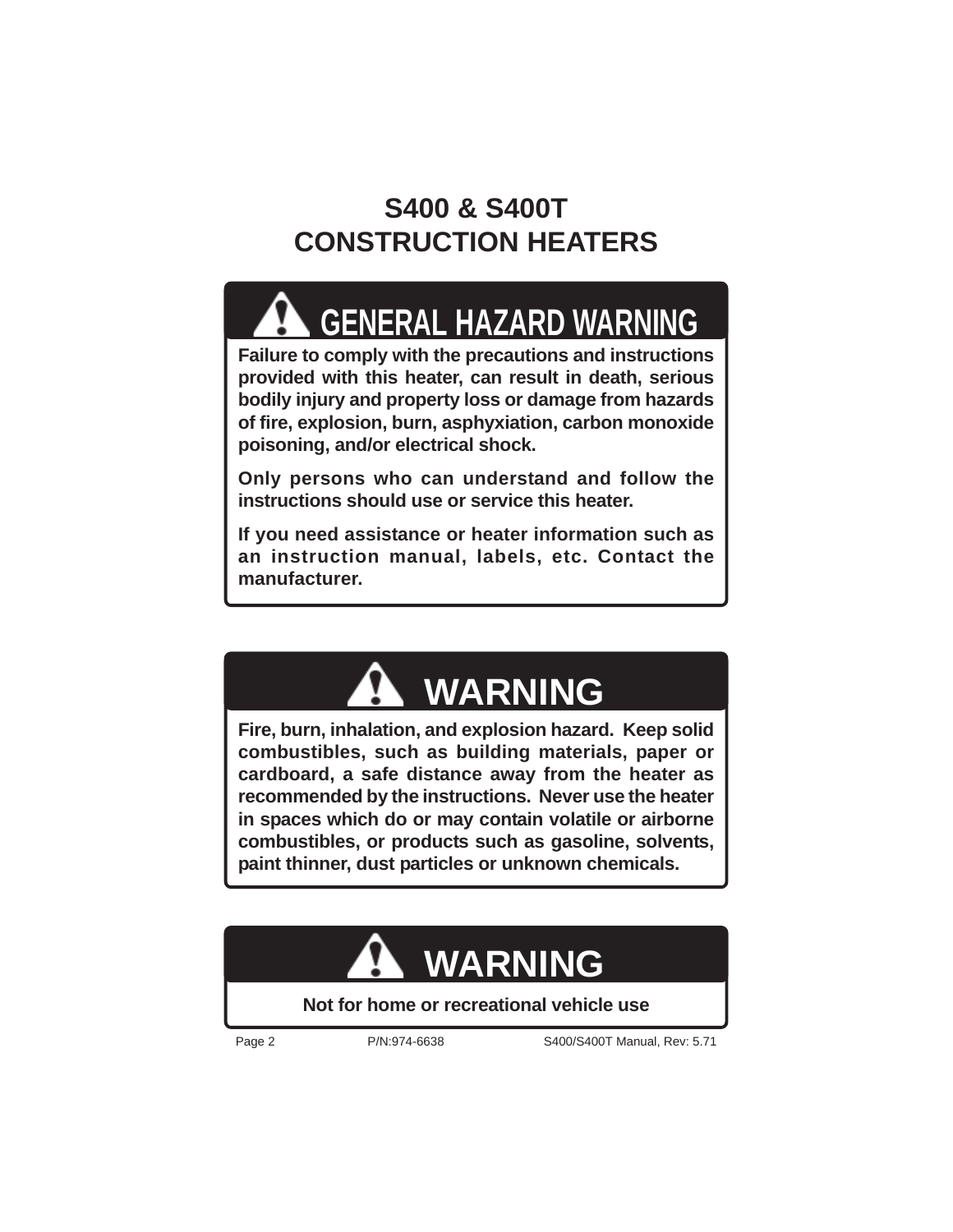## **READ THIS WARNING FIRST!**

The heater is designed and approved for use as a construction heater under CSA 2.14-2000. The primary purpose of construction heaters is to provide temporary heating of buildings under construction, alteration, or repair and to provide temporary emergency heat. Properly used the heater provides safe economical heating. Products of combustion are vented into the area being heated.

The heater is not designed as an Unvented Gas Fired Room Heater under ANSI-Z21.11.2 and should not be used in the home.

ANSI A119.2(NFPA 501C)-1987 Recreational Vehicle Standard prohibits the installation or storage of LP-Gas containers even temporarily inside any recreational vehicle. The standard also prohibits the use of Unvented Heaters in such vehicles.

**Gas inspection authorities in Canada require that the installation and maintenance of heaters and accessories be accomplished by qualified gas fitters.**

**Installation must comply with the Natural Gas and Propane Installation Code, CSA B149.1.**

We cannot anticipate every use which may be made for our heaters. CHECK WITH YOUR LOCAL FIRE SAFETY AUTHORITY IF YOU HAVE QUES-TIONS ABOUT LOCAL REGULATIONS.

Other standards govern the use of fuel gases and heat producing products in specific applications. Your local authority can advise you about these.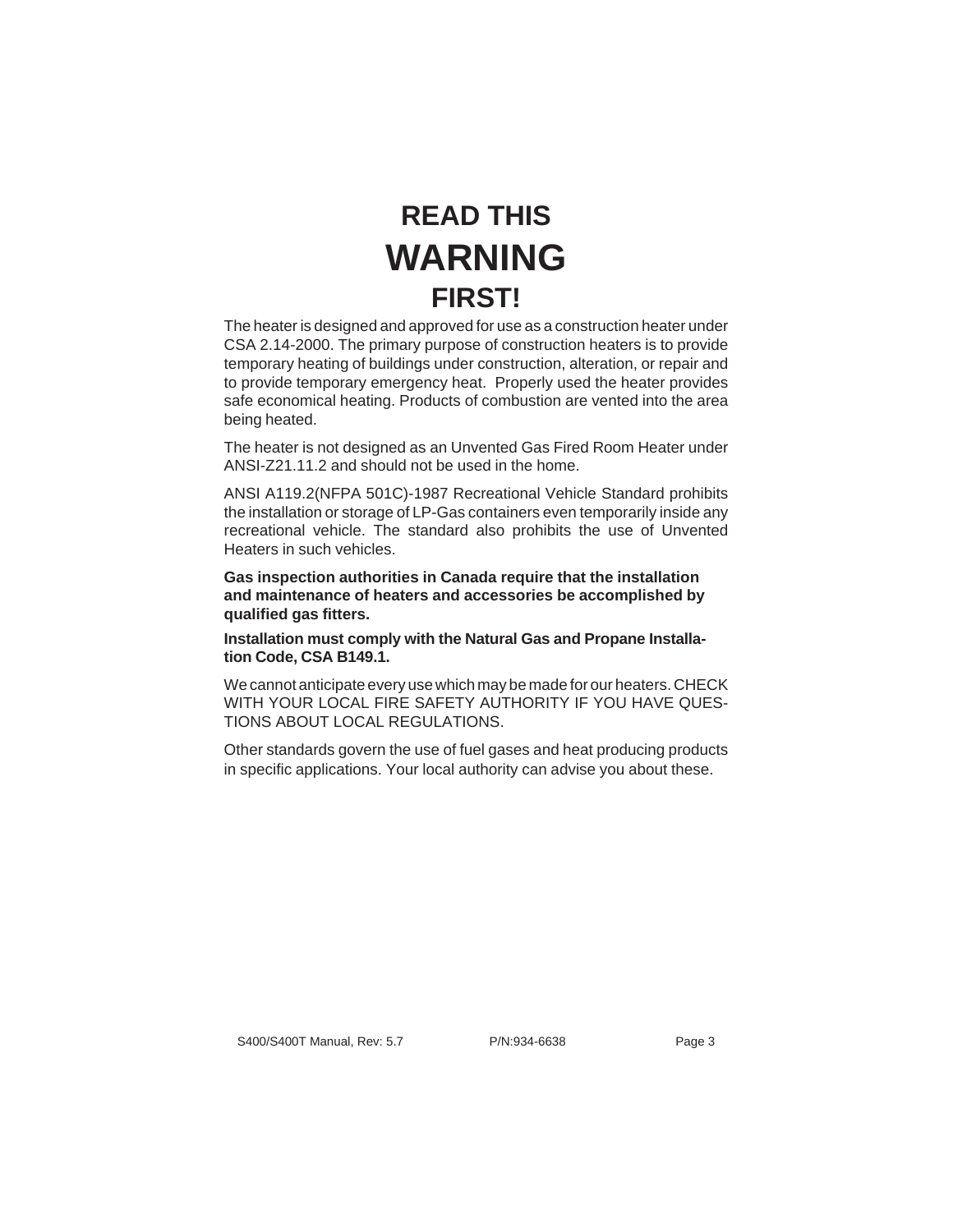Page 4 P/N:974-6638 S400/S400T Manual, Rev: 5.71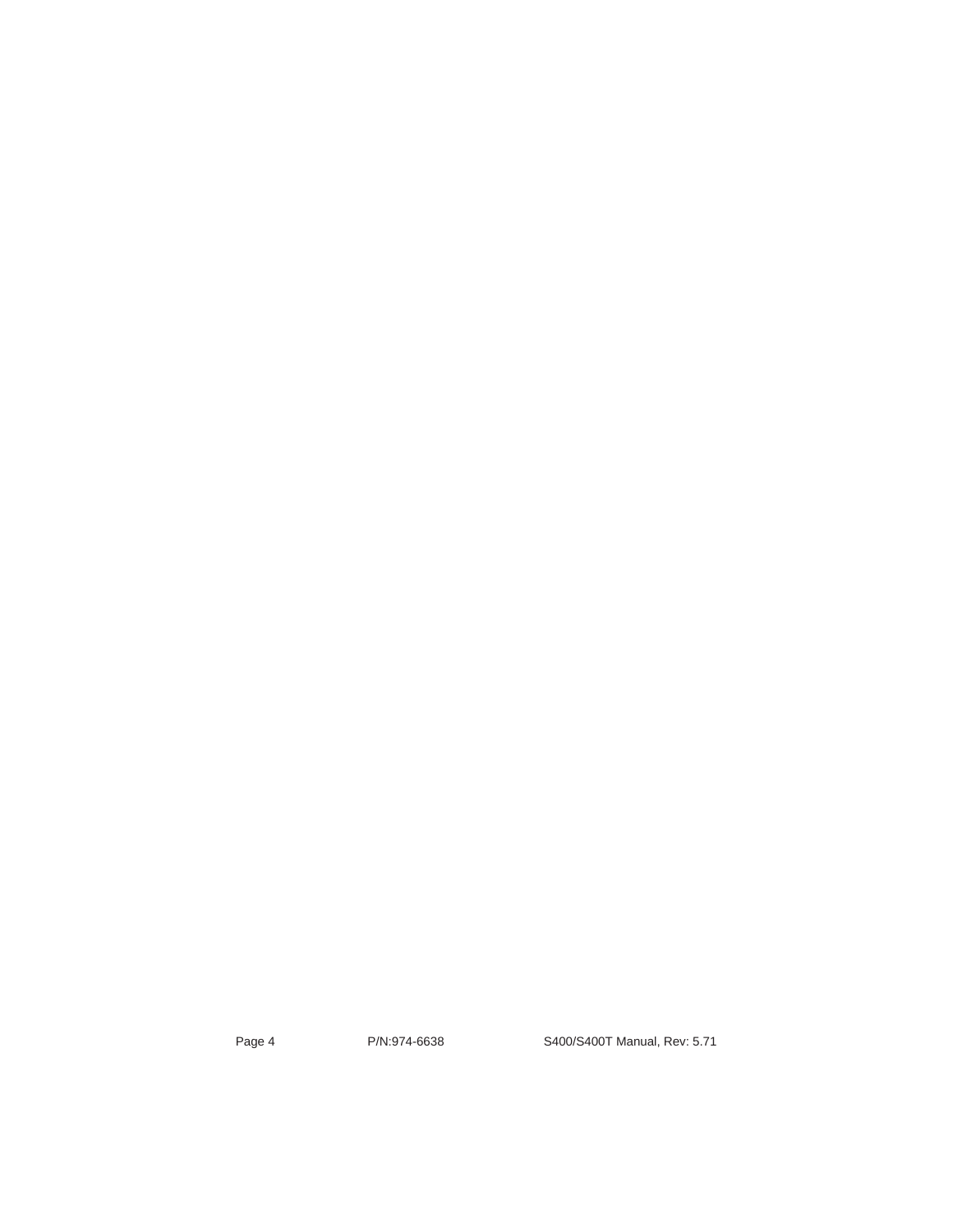## **S400 & S400T CONSTRUCTION HEATERS**

## **FOR YOUR SAFETY**

**DO NOT USE THIS HEATER IN A SPACE WHERE GASOLINE OR OTHER LIQUIDS HAVING FLAMMABLE VAPOURS ARE STORED OR USED.**

## **CONTENTS**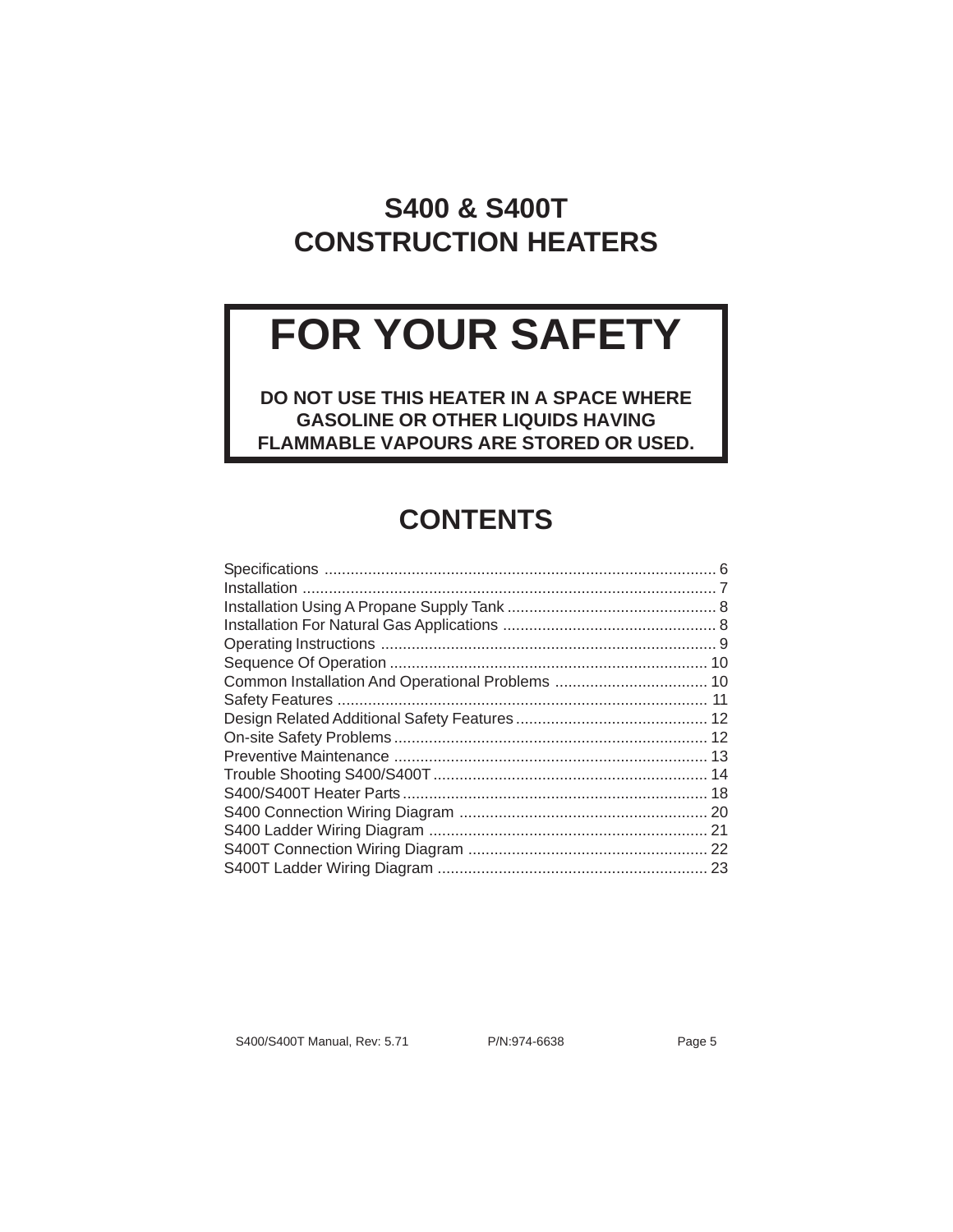## **SPECIFICATIONS**

Model No. S400 & S400T Construction Heaters

CSA Certified to CSA 2.14-2000 Gas Fired Unvented Construction Heater

| Gases:                    | Natural or Propane                     |
|---------------------------|----------------------------------------|
| Capacity:                 | 400,000 Btu/h maximum                  |
| Orifice Size:             | 42 DMS (X18)                           |
| Blower:                   | 2,000 cfm                              |
| <b>Electrical Rating:</b> | 115 volts, 60 Hz, 5 amps, single phase |

#### Gas Supply:

|         | <b>Inlet Pressure</b> |          | <b>Manifold Pressure</b> |              |
|---------|-----------------------|----------|--------------------------|--------------|
|         | Max.W.C.              | Min.W.C. | Max.W.C.                 | Min.W.C      |
|         |                       |          |                          | (S400T only) |
| Propane | 14 inch               | 7 inch   | $1.3$ inch               | $0.6$ inch   |
| Natural | 14 inch               | 7 inch   | 4.0 inch                 | $1.8$ inch   |
|         |                       |          |                          |              |

(Minimum inlet pressure is for purpose of input adjustment)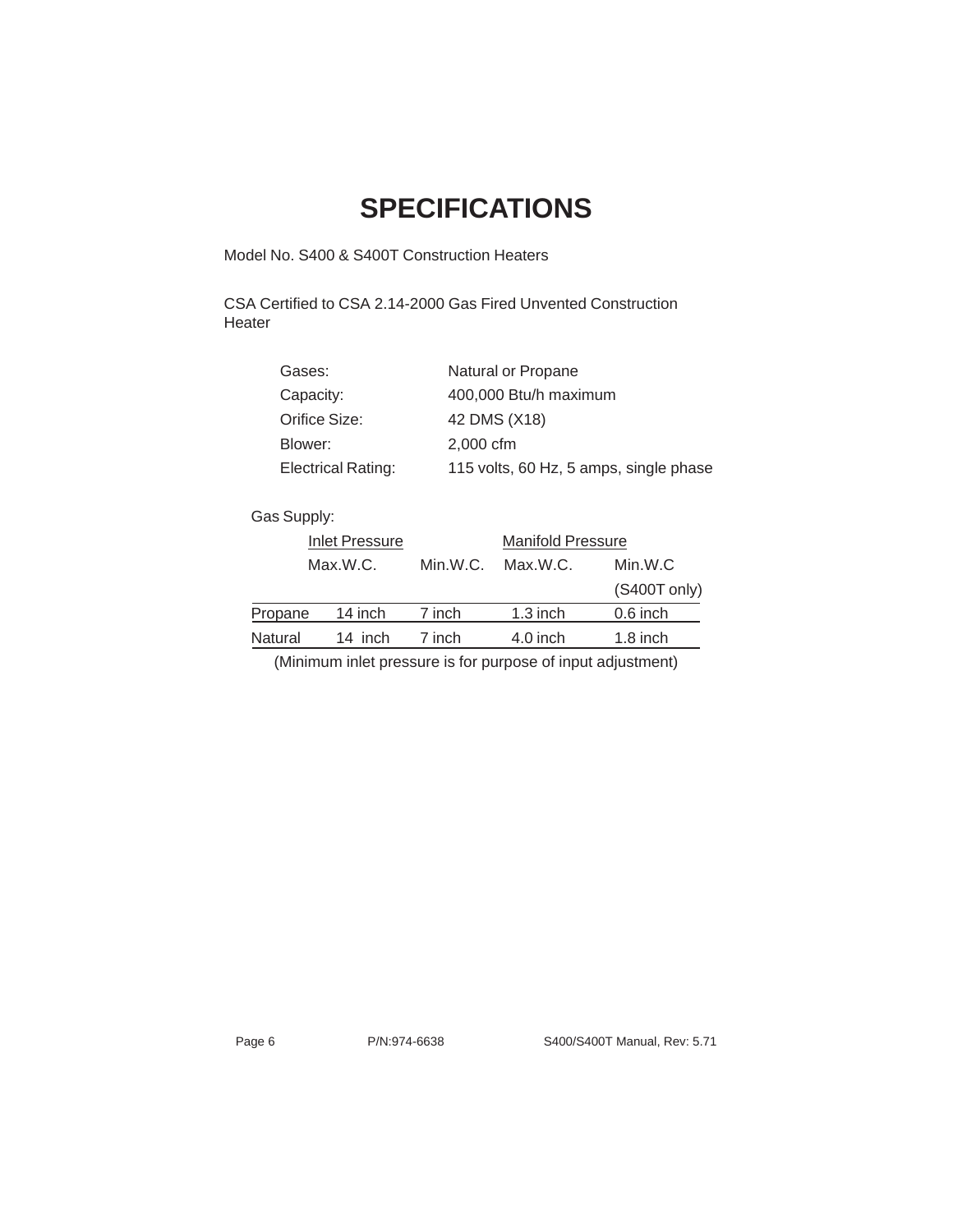### **INSTALLATION**

The Sure Flame Models S400 & S400T are direct fired gas heaters intended to be used primarily for the temporary heating of buildings under construction, alteration, or repair. Since all the products of combustion are released into the area being heated, it is imperative that adequate ventilation is provided. The flow of supply air and combustion gases must not be obstructed in any way. Do not use the heater with ductwork as this will restrict the flow of supply air.

1. Install the heater in a horizontal position at least 6 feet from any LPgas container, and allow the following clearances from any combustible materials:

|         | Front Outlet: 12 feet (3.6 M) | Sides:2 feet (0.6 M) |
|---------|-------------------------------|----------------------|
| Intake: | 2 feet (0.6 M)                | Top:4 feet (1.2 M)   |

Front Outlet must not be directed at any LP-gas container within 20 feet (6 M).

Also make sure that no flammable vapours are present in the space where the heater is being used.

The installation of this heater **MUST** be in accordance with either of the appropriate following Standard:

Natural Gas and Propane Installation Code, CSA B149.1.

- 2. When connecting the heater to a natural gas or propane supply line ensure that the pressure at the heater inlet is within the specified range. Please refer to Propane and Natural Gas Installation sections on page 8. Excessive pressure (over 1/2" psi) will damage the controls and void the warranty.
- 3. Visually inspect the hose assembly and ensure that it is protected from traffic, building materials, and contact with hot surfaces. If it is evident that there is excessive abrasion or wear, or the hose is cut, it must be replaced.
- 4. After installation, check the hose assembly for gas leaks by applying a water and soap solution to each connection.
- 5. Connect the heater to an adequate 115 volt electrical supply as specified on the rating plate. For protection against shock hazard the supply cord must be plugged directly into a properly grounded three-prong receptacle. The electrical installation of the heater **MUST** be in accordance with CSA Standard C22.1-1990 Safety Standard for Electrical Installations.
- 6. In all applications, install the heater in such a manner that it is not directly exposed to water spray, rain and/or dripping water.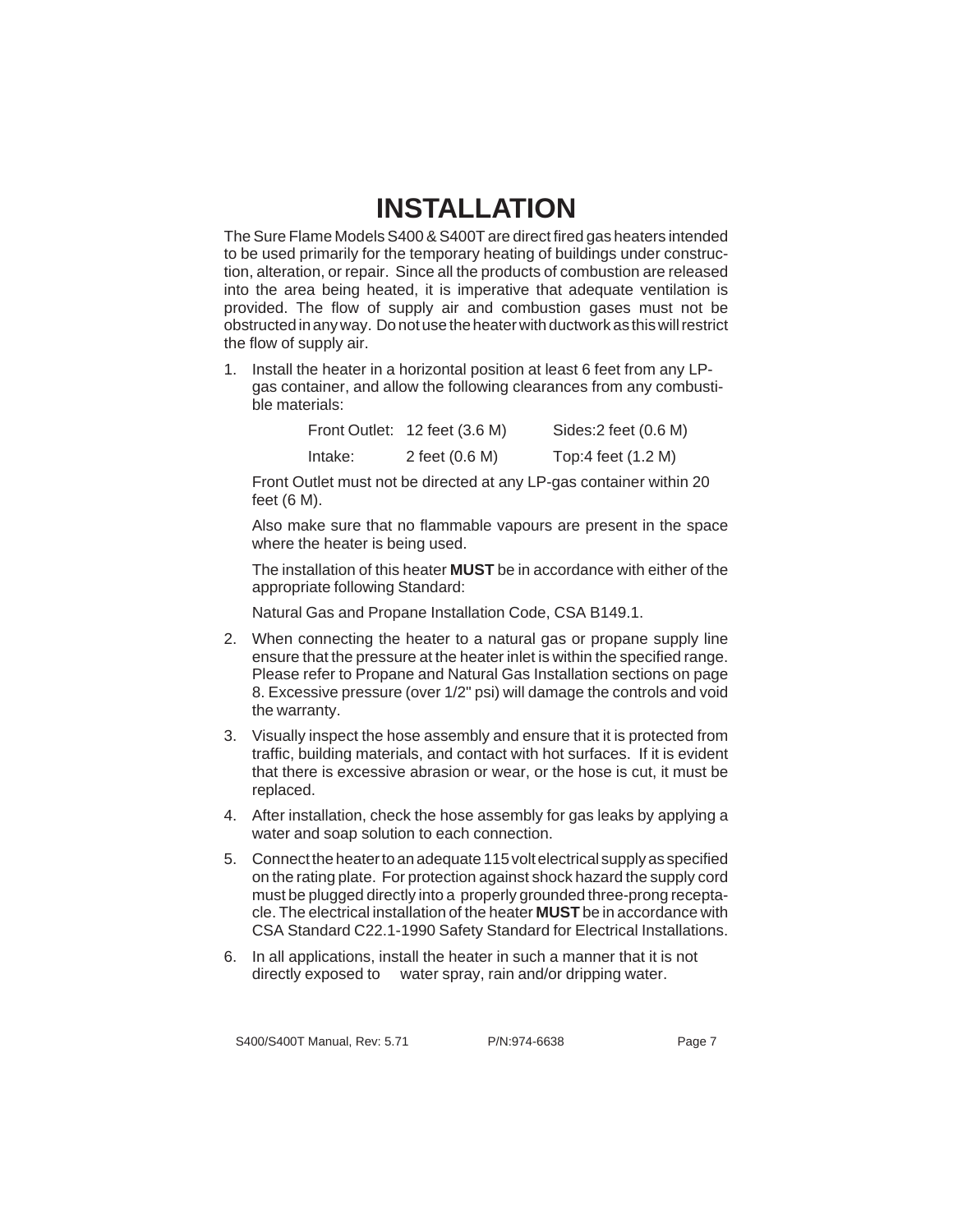## **INSTALLATION USING A PROPANE SUPPLY TANK**

- 1. When installing the heater for use with propane gas, set the gas selector valve to "Propane" and lock in position.
- 2. The supply container must be equipped with a UL listed Gas Pressure Regulator. This is essential to reduce the gas pressure to a safe transmittable pressure. This pressure must further be reduced so the gas pressure does not exceed the maximum input pressure of the heater. This can be accomplished by placing a suitably sized second stage gas regulator on the valve train at the heater. This regulator should also be a UL listed LP Gas Pressure Regulator.
- 3. Arrange the propane supply system to provide for vapour withdrawal from the operating container. Supplying liquid propane to the heater is dangerous and will damage the components.
- 4. Ensure that for the surrounding temperature the size and capacity of the propane supply container is adequate to provide the rated Btu/h input to the heater.
- 5. Turn off the propane supply valve at the container when the heater is not in use.
- 6. The installation must conform with local codes, or in the absence of local codes, with the Natural Gas and Propane Installation Code, CSA B149.1.
- 7. When the heater is to be stored indoors the propane container must be disconnected from the heater and the container moved away and stored in accordance with the above National Standard.

### **INSTALLATION FOR NATURAL GAS APPLICATIONS**

- 1. When installing the heater for use with natural gas, set the gas selector valve to the "Natural" position.
- 2. A regulator must be installed on the heater to ensure that the pressure to the heater does not exceed 1/2 psi inlet pressure.
- 3. The installation of this heater to a natural gas supply must conform with all applicable local codes or, in the absence of local codes, with the Natural Gas and Propane Installation Code, CSA B149.1.

Page 8 **P/N:974-6638** S400/S400T Manual, Rev: 5.71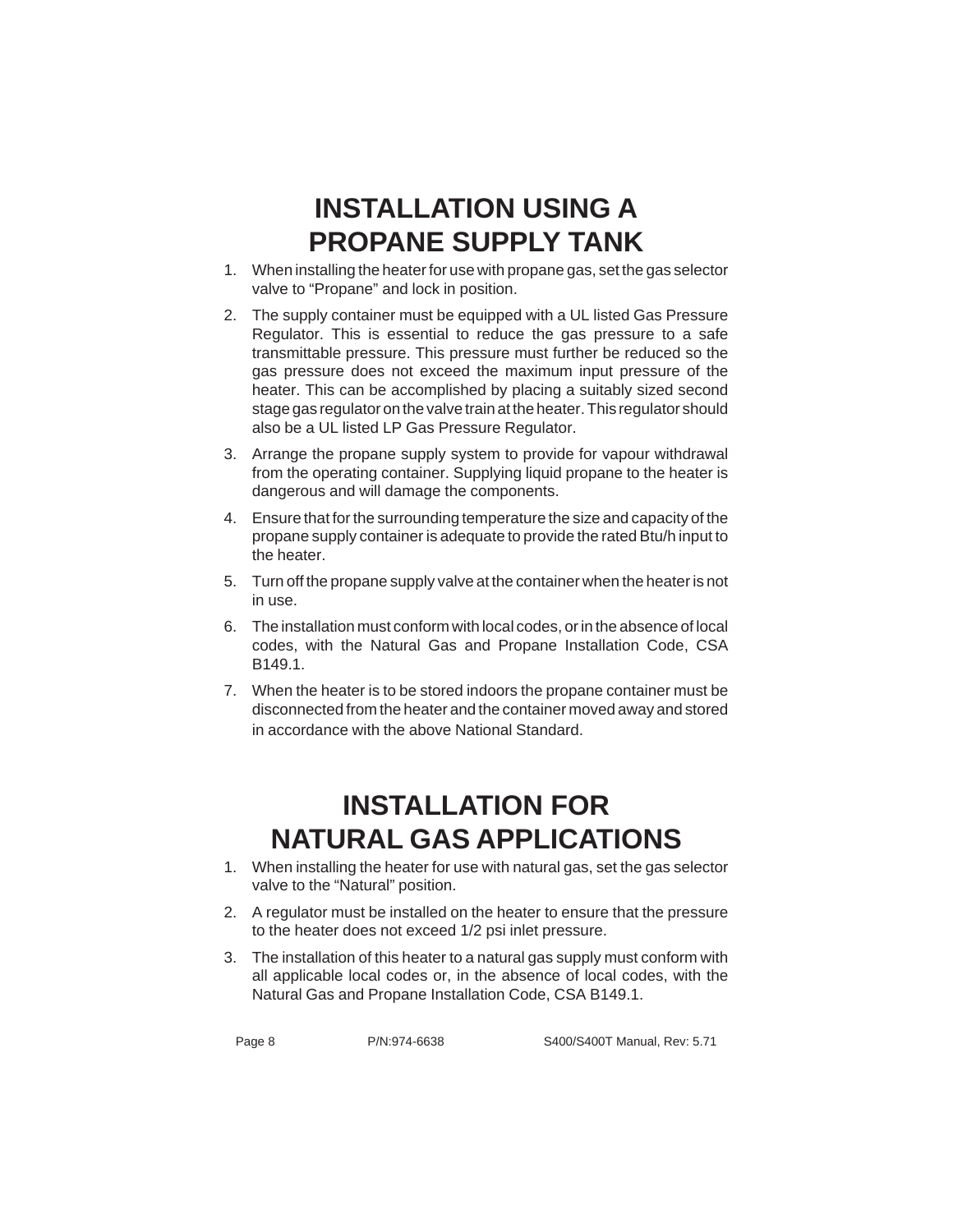## **OPERATING INSTRUCTIONS**

1. Set GAS SELECTOR VALVE to gas being used. The conversion shall be done by the owner or lessor of the equipment.

**NOTE:** When using Propane Gas the Selector Valve **MUST** be locked in position.

- 2. Ensure the FIRING VALVE (Manual Valve nearest the burner) is in the "ON" position.
- 3. Connect power 115 volt supply.
- 4. Open gas supply.
- 5. Push and release START button.
- 6. Set heat selector switch to desired heating mode. ( S400T only )
- 7. Set thermostat to desired temperature. ( S400T only )
- 8. To stop, turn gas off and push "STOP" button.

The appliance area should be kept clear and free from combustible materials, gasoline, and other flammable vapours and liquids.

Ensure that the flow of supply air and combustion gases is not obstructed.

The installation and operation of the heater shall comply with the code requirements specified by the authorities having jurisdiction. In the absence of specific Local Codes the installation of this Construction Heater **MUST** conform with the following National Standards:

Safety Standard for Electrical Installations, CSA C22.1-1990

(Canadian Electrical Code Part 1)

Natural Gas and Propane Installation Code, CSA B149.1

General criteria for the use of construction heaters may be found in the applicable sections of either the following Standard:

Natural Gas and Propane Installation Code, CSA B149.1.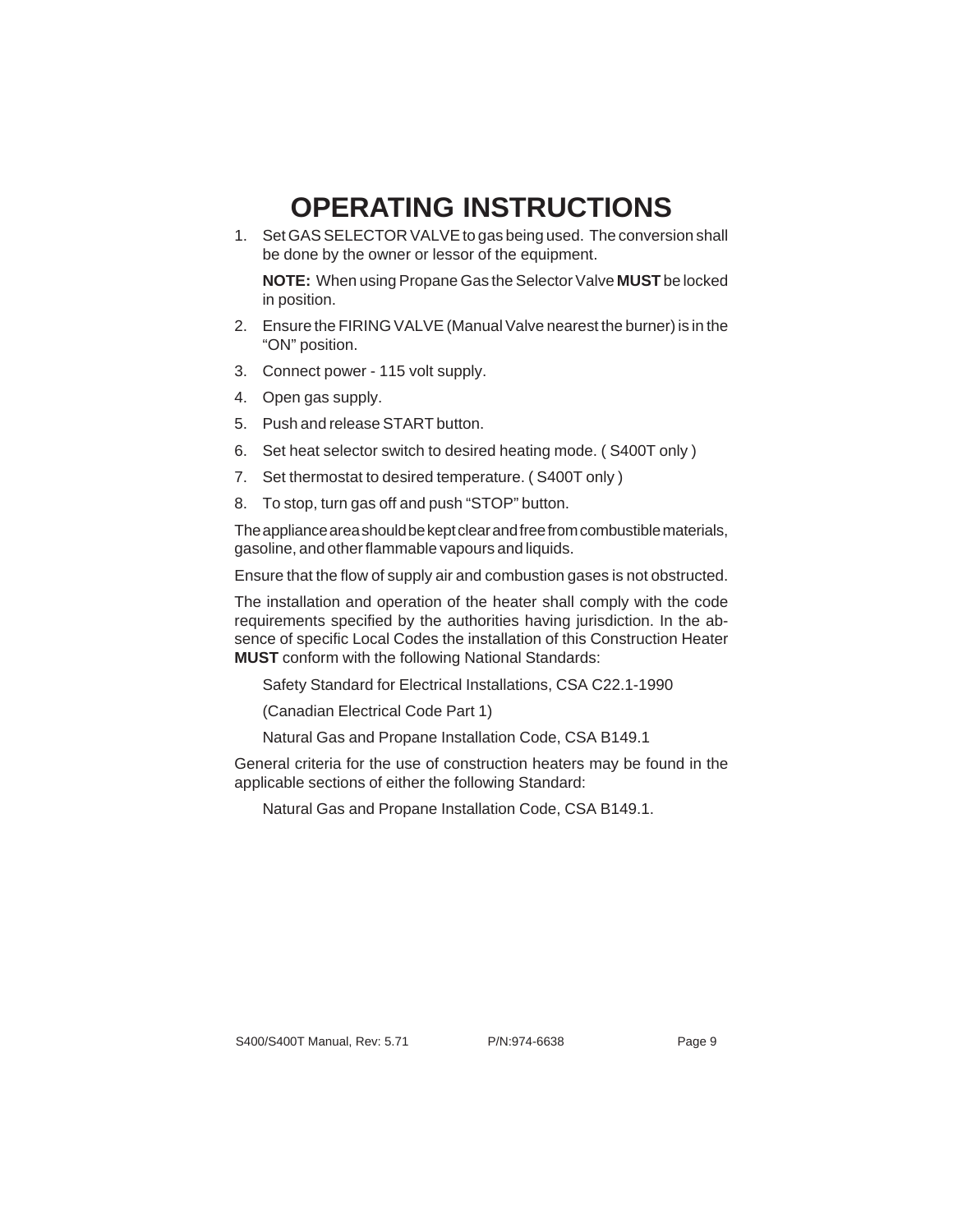**THE INSTALLATION AND MAINTENANCE OF THE HEATER MUST BE ACCOMPLISHED BY A QUALIFIED SERVICE PERSON.**

## **SEQUENCE OF OPERATION**

- 1. Push START button.
- 2. Logic relay closes.
- 3. Blower relay closes.
- 4. Fan starts.
- 5. Fan reaches full speed and air switch closes.
- 6. Solenoid valve opens, after two second prepurge.
- 7. Spark is generated.
- 8. Flame rod senses flame, and then maintains flame.

#### **(The following is for S400T only)**

- 9. If selector switch is set on HI-LO, heater will cycle from lo to hi flame thermostatically.
- 10. If selector switch is set on ON-OFF, heater will cycle on and off thermostatically.

## **COMMON INSTALLATION AND OPERATIONAL PROBLEMS**

1. LOW VOLTAGE

This is one of the most common problems and is usually the result of the supply cord having too small a wire gauge for its length. Low voltage results in the motor overheating, burnt relay contacts, or a relay that will not maintain contact.

2. SUPPLY LINE TOO SMALL

Page 10 **P/N:974-6638** S400/S400T Manual, Rev: 5.71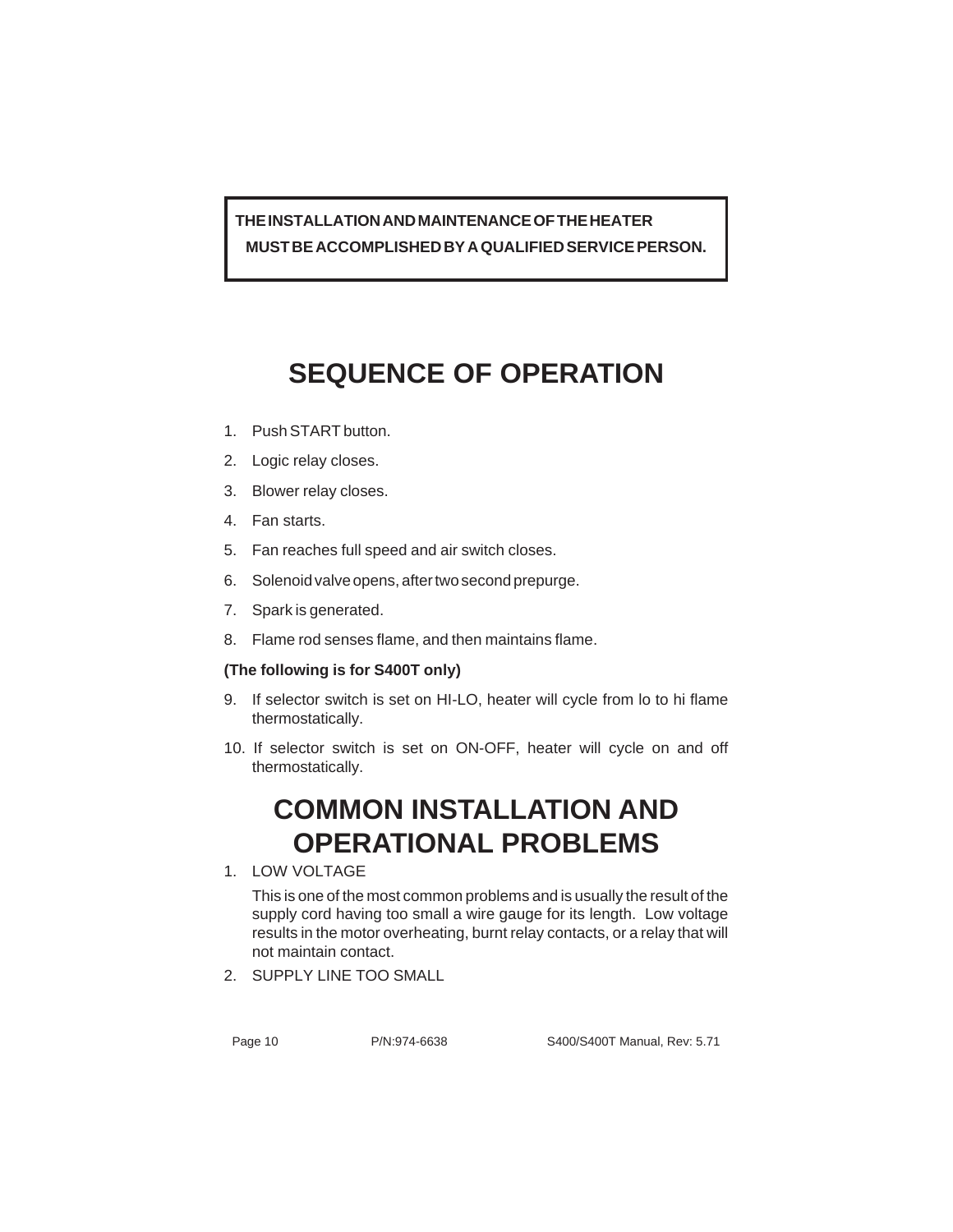- 3. INSUFFICIENT VAPORIZATION AT SUPPLY
	- Normally caused by too small size of supply tank.
- 4. IMPROPER GAS SUPPLY PRESSURE

Usually a result of supply pressure being too high because of improper or lack of regulation.

5. DIRTY GAS SUPPLY

Dirty gas can cause strainers to plug or form a build-up in the burner orifice.

6. LACK OF PREVENTATIVE MAINTENANCE

Heaters must be cleaned as required, especially when used in a dirty environment.

7. IMPROPER SUPPLY OF FRESH AIR

It is normally recommended that the intake air of the heater be taken from outside the enclosed area. This provides a slight pressurization and prevents any problems associated with recirculation.

## **SAFETY FEATURES**

Servicing of Sure Flame Construction Heaters normally involves one of several built-in safety features. The Models S400 & S400T incorporate devices to detect the following:

| 1. LOSS OF FLAME      | Gas supply is shut off if flame is lost to<br>prevent raw gas from leaving the heater.                                |
|-----------------------|-----------------------------------------------------------------------------------------------------------------------|
| 2. OVERHEATING        | (a) Thermal overload protection in the mo-<br>tor.                                                                    |
|                       | High temperature limit switch in the<br>(b)<br>combustion chamber.                                                    |
| 3. LOSS OF POWER      | Total shutdown with manual reset required.<br>Any one of the safety devices will create a<br>loss of power situation. |
| 4. BLOCKED AIR SUPPLY | A switch detects the differential pressure in<br>the combustion chamber and shuts down<br>when insufficient.          |
|                       |                                                                                                                       |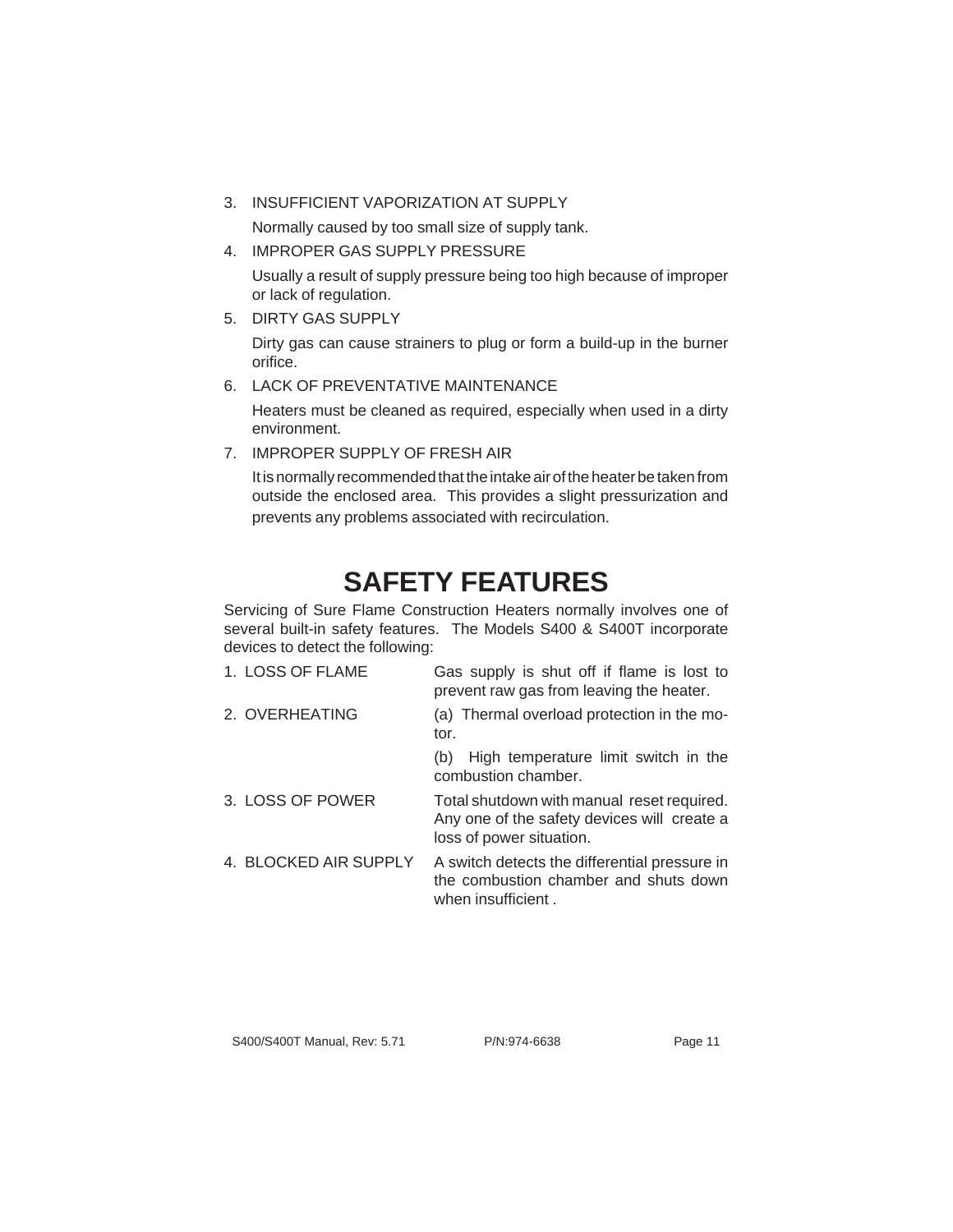## **DESIGN RELATED ADDITIONAL SAFETY FEATURES**

1. LOCKING POSITION FOR LPG ON GAS SELECTOR LEVER

Units used with LPG while the gas selector valve is positioned for Natural Gas will throw significantly more heat than the rated Btu/h. This is definitely a safety hazard.

2. LOW SKIN TEMPERATURE

Sure Flame Heaters are designed to have a low skin temperature. This provides added safety in the workplace.

3. DURABLE CONSTRUCTION

The Models S400 & S400T use a stainless steel burner for long life and consistent performance.

In order to maintain the highly efficient combustion of the Sure Flame Heater, the combustion chamber must remain as manufactured. Any change or distortion could alter the fuel/air mixture and create unwanted gases.

## **ON-SITE SAFETY PROBLEMS**

1. SHORTING OUT OF DEFECTIVE COMPONENTS

This common problem saves short term expense at the risk of a large future cost. Any heaters found in this condition should be removed immediately.

2. IMPROPER ENCLOSURES

When heaters are installed partially to the outside for fresh air intake, strict adherence must be made to the minimum clearance to combustibles given on the instruction plate. Wood framing around a heater is a request for trouble.

3. SUPPLYING LIQUID PROPANE TO HEATER

This problem has occurred from time to time. To minimize the damage, and possible personal injury, shut off the gas supply and let the heater run until all of the liquid in the lines has been vaporized.

Page 12 **P/N:974-6638** S400/S400T Manual, Rev: 5.71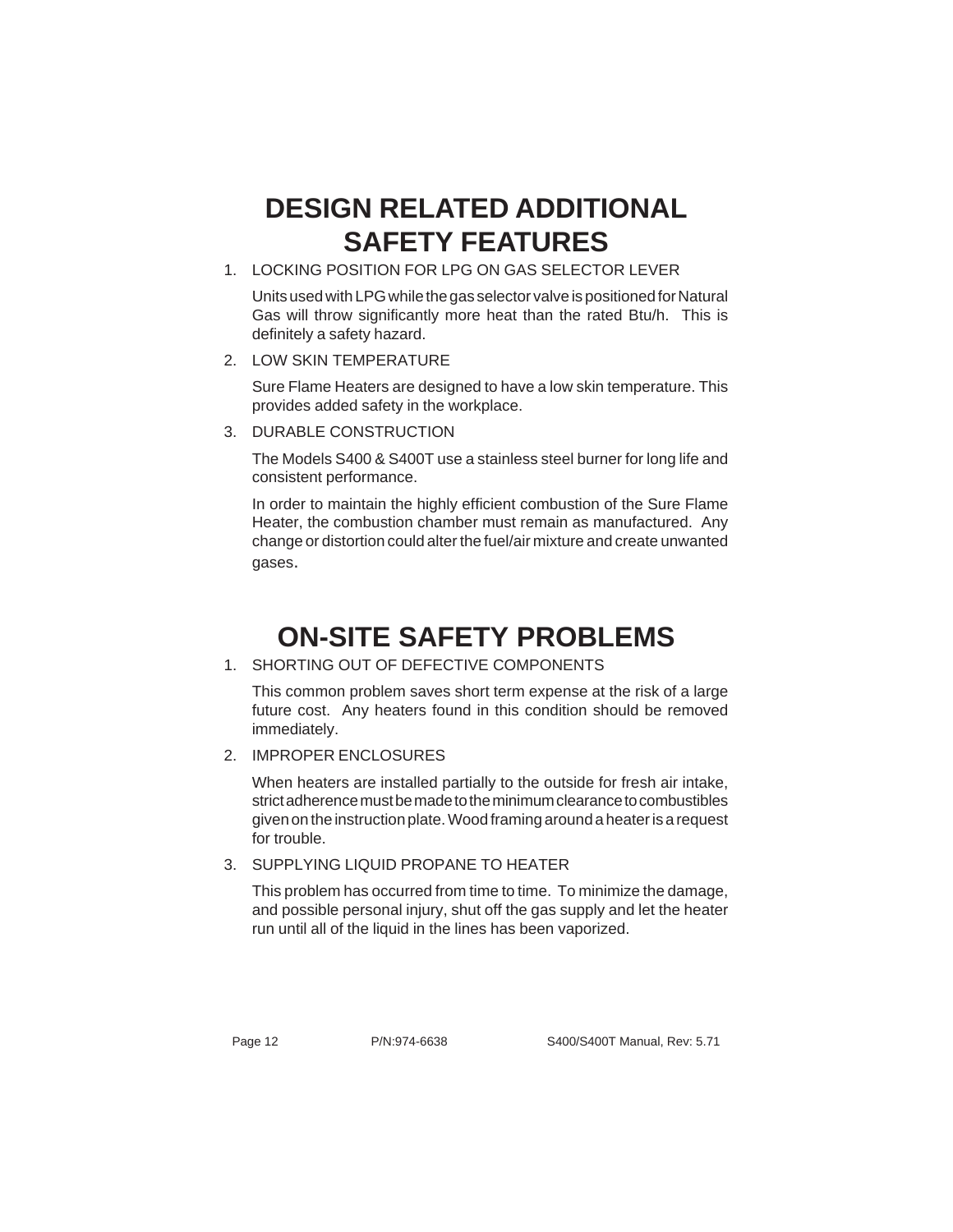## **PREVENTIVE MAINTENANCE**

Sure Flame Construction Heaters are built to withstand the rigours of operating on construction sites, for mining applications, and a multitude of other locations where heaters are used. To maintain the reliable performance required it is necessary to do a certain amount of regular maintenance.

#### A. VISUAL CHECKS

The following items should be checked for excessive wear or damage:

- 1) Wheels (if installed)
- 2) Cords and Connectors
- 3) Wiring and Conduit
- 4) Heater Shell (including heat shield) and Control Box

It is recommended that units purchased as spares be rotated periodically, so that each unit will be placed in operation at least once every 90 days.

B. BURNER

Flame Rod and Insulator - Clean with soap and water or solvent on a routine basis. Any build up on burner should also be removed at this time.

Spark Plug - Clean with solvent and check spark gap.

C. CONTROL BOX

The inside of the control box should be cleaned using a dry cloth or by blowing compressed air. Do not use any liquid or aerosol spray cleaners. Also check that all electrical connections are snug and tight.

D. MOTOR

The electric motor on the S400 & S400T Heaters is fitted with sealed bearings and no oiling is required. Keep the motor clean by blowing or wiping off dust or dirt in order to prevent it from over heating.

E. FAN

Check for dust or dirt build up on fan blades. Check the tightness of the set screw and run the heater to check for fan vibration.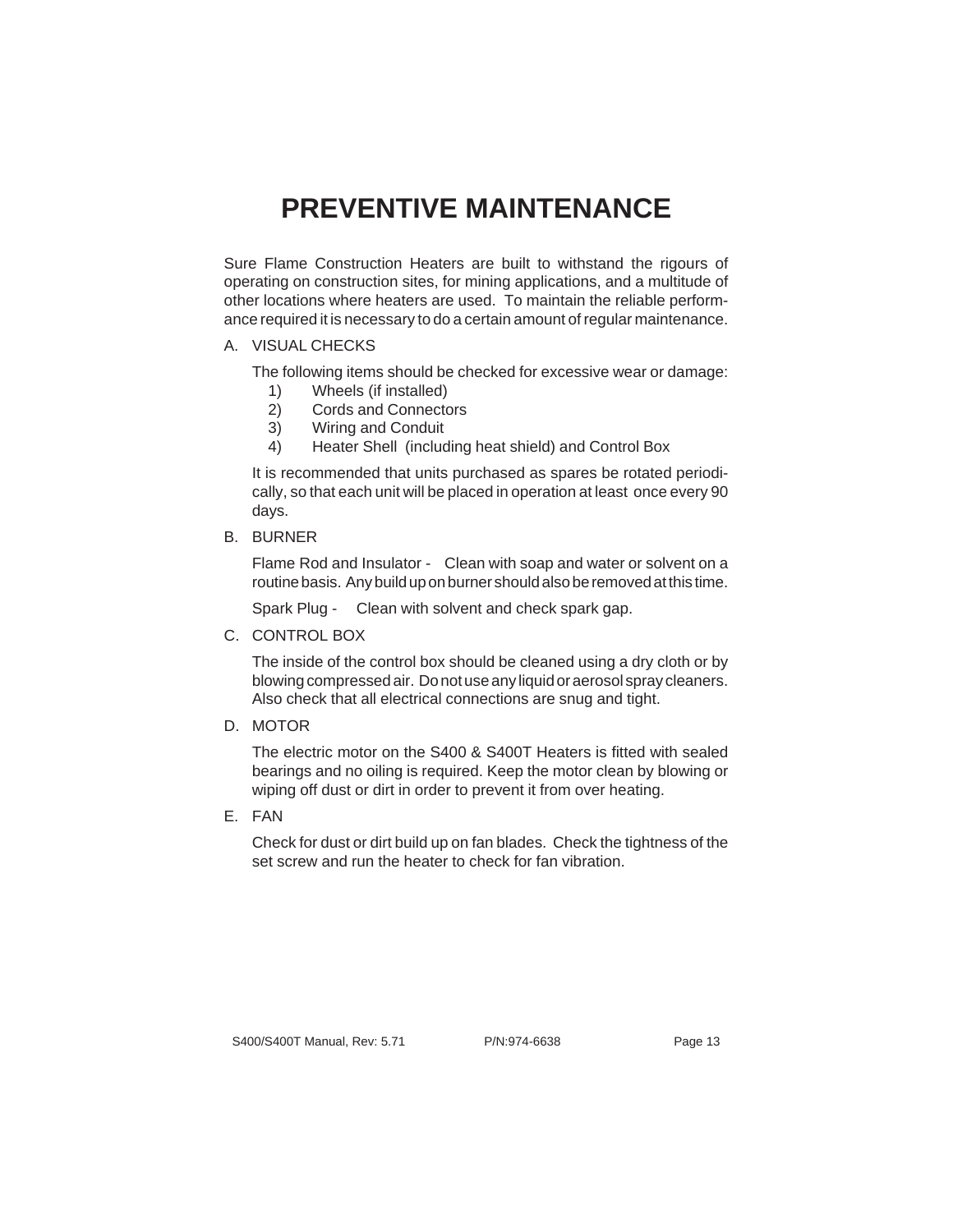## **TROUBLE SHOOTING S400/S400T**

An AC Voltmeter and Continuity meter is required to perform these checks. The control circuit is 24V, the motor power is 115V. Use extreme caution when checking.

- 1. Push start button and release
- 2. Logic relay should close. If not, check the following:
	- a) If power stays ON after manual knob on side of logic relay is pressed and released the Start switch (or wiring) is faulty.
	- b) If power stays on when start button is pressed and held one of three components are faulty: - Stop switch (NC) is open
		- Hi-limit Switch (NC) is open
		- Logic Relay Coil is open

 To determinate whitch of those three components is faulty disconnect power and check each with continuity meter.

- c) If there is no start up check for 24VAC present on R terminal of ignition control module (referring to ground of the heater). If not present check for faulty fuse or transformer.
- 3. Blower motor starting relay should close. If not, check the following:
	- a) Thermostat calls for heat (24VAC on TH terminal).
	- b) R terminal of ignition control module should have 24VAC.
	- c) No red error light.
	- d) Press manual knob on side of Blower Relay. If motor starts check for 24VAC on IND and L1 terminal.
	- e) Check for 24VAC between terminal 1 & 0 of Blower Relay. If it is present and relay is not turning on - replace.

#### **For S400 proceed to j), steps e) to i) apply to S400T only.**

- e) If there is no power present at terminal P of the Fenwall module, then turn thermostat clockwise to maximum setting. Then check for power at terminal 1 of the thermostat.
- f) If there is 24V present at terminal 1 of the thermostat then the selector switch is faulty.
- g) If there is no power present at terminal 1 of thermostat, check for power on the output side of the secondary transformer, if there is power present then check wire.
- h) Turn thermostat knob to the extreme clockwise position, if 115V is detected between the input terminals of the secondary transformer, then transformer is faulty.
- i) If there is not 24V on the output side, and not 115V on the output side of the transformer then check the black wire on the input side of transformer

Page 14 **P/N:974-6638** S400/S400T Manual, Rev: 5.71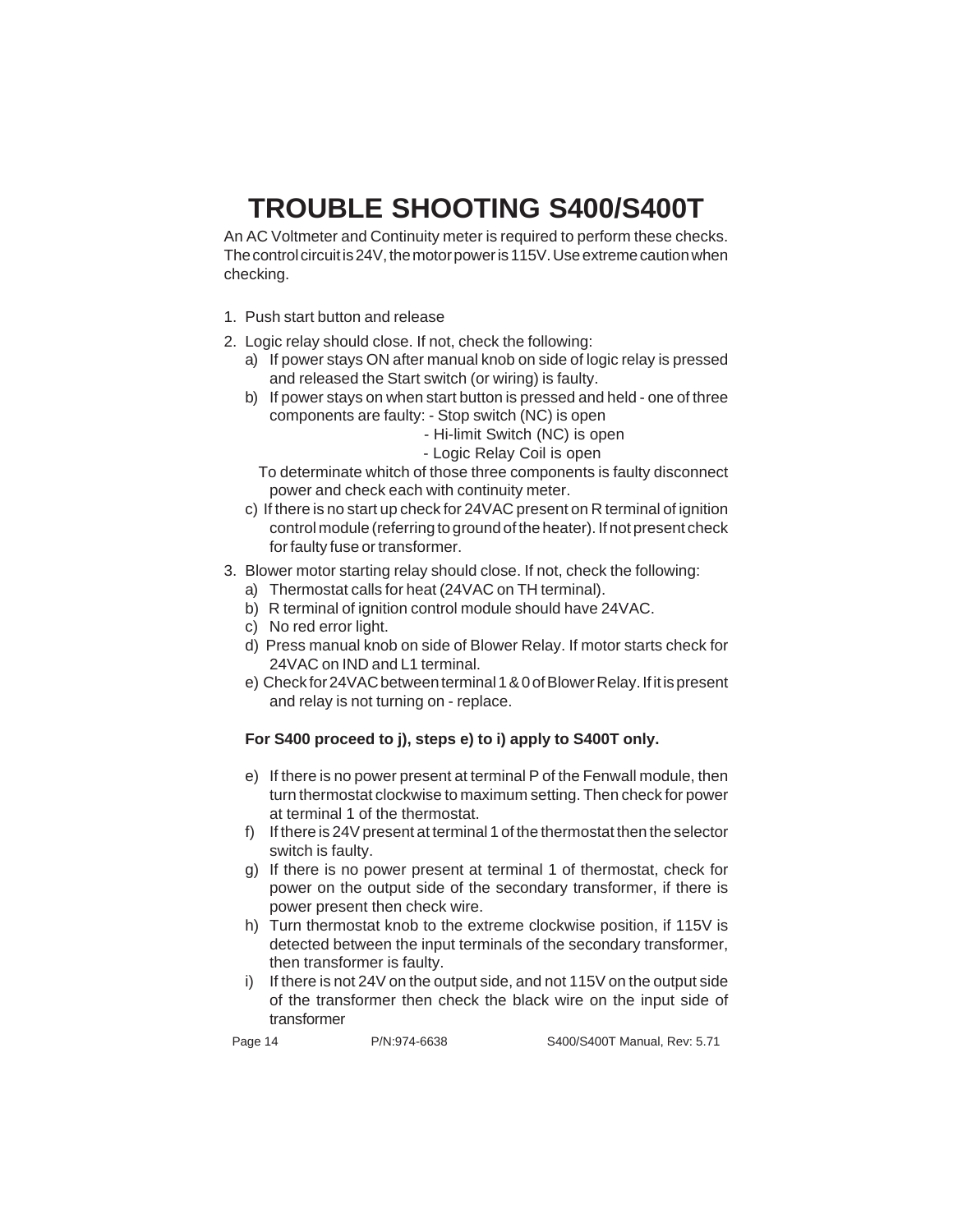- j) If 120V is present at the black wire on the input side of the transformer then the transformer is faulty.
- 4. Fan starts. If motor does not run check the following:
	- a) Check to see if the fan blade is turning freely.
	- b) If there is 115V between 2 & 6 on the motor relay then there is a bad connection or broken wire between motor and relay.
	- c) If there is no power at 2 & 6 and suply voltage for motor relay 4 & 8 has 115V the contact points are dirty or the relay is faulty.
	- d) Remove back plate on motor, if there is 115V on L1 & N and the motor doesn't turn - the motor is faulty.
- 5. Fan reaches full speed and air switch closes, if air switch does not close check:
	- a) If there is 24V on only one of the airswitch terminals while motor is running, then airswitch is staying open, first check the airtubes.
	- b) If either upstream or downstream air tubes are plugged.
	- c) If both are free then check alignment ( tubes should be positioned parallel to the air flow direction).
	- d) If above procedures do not correct problem, then the adjusting screw located on the side of the airswitch can be rotated counter clockwise, just enough so that fan stays running.
	- e) If this does not help then bypass the airswitch by joining the two wires together, if heater now runs then the airswitch is faulty.
- 6. Solenoid valve opens, if valve fails to open check:
	- a) If there is 24V between the wires of the solenoid valve and a sharp click is not heard, then the coil of the solenoid valve is faulty.
	- b) If a sharp click is heard, then the valve body is faulty or gas supply pressure is below minimum pressure.
- 7. Spark is generated, if no spark is present, check:
	- a) If the ignition wire is burnt, or cracked it may be shorting out to the heater.
	- b) Spark plug, clean and gap to approximately 1/8".
- 8. Flame rod senses and maintains flame, if not (3 error flashes in ignition control module) check:
	- a) If flame rod wire is connected to flame rod and not grounding out to the heater.
	- b) If flame rod wire is inserted into the correct position of the ignition control module.
	- c) The flame rod should be screwed into the burner securely. The probe

| S400/S400T Manual, Rev: 5.71 | P/N:974-6638 | Page 15 |
|------------------------------|--------------|---------|
|                              |              |         |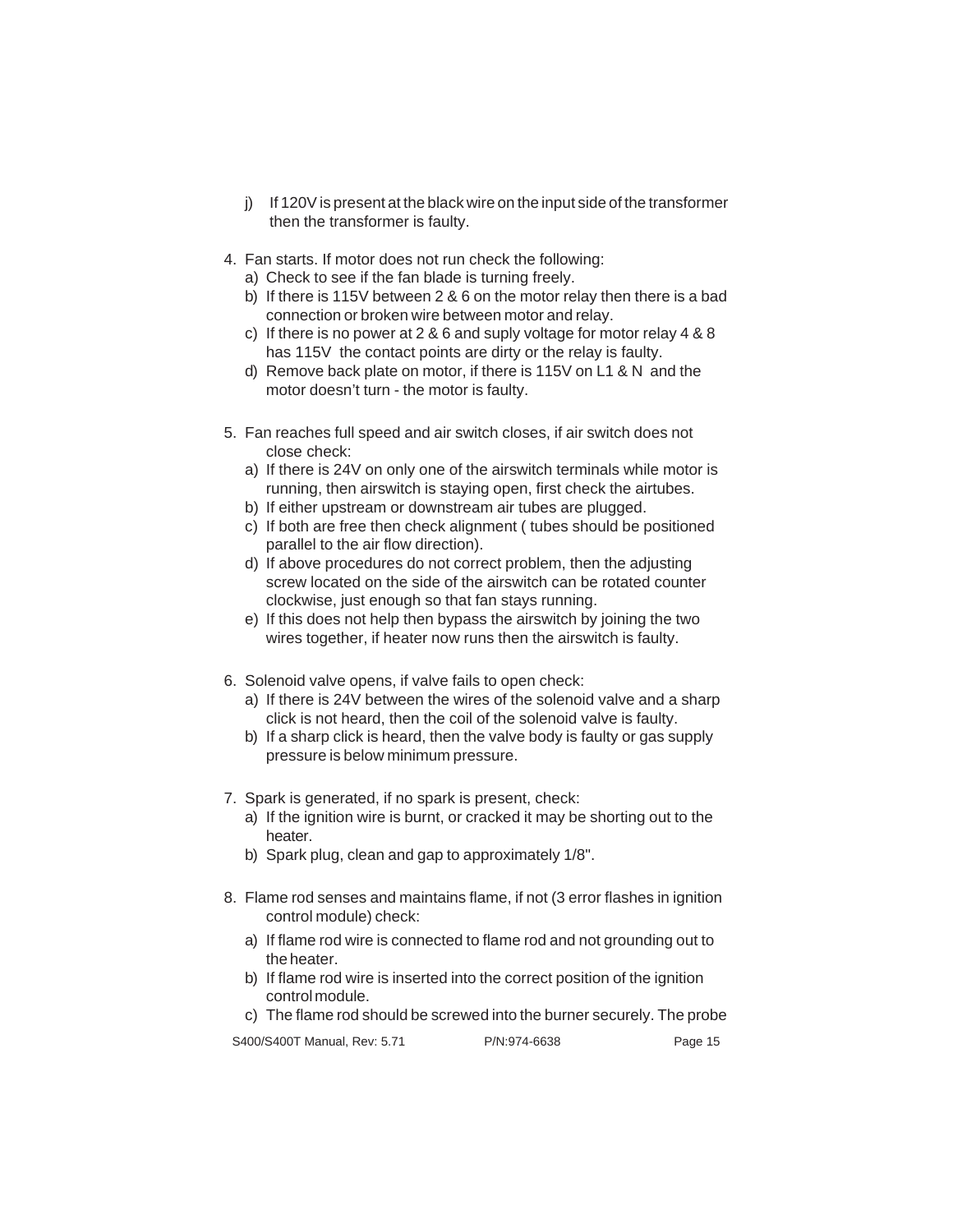part should not be touching the burner in any way thus grounding out.

#### **S400T Heaters Only**

- 9. Selector switch set on HI-LO position.
	- a) If flame stays on low when thermostat is turned to the extreme clockwise position check for 24V at the 2 stage regulator terminals if 24V is present, then unit is wired wrong (refer to wiring diagram)
	- b) If it is wired correctly then 2-Stage regulator is faulty.
	- c) If flame stays on high when thermostat is turned to the extreme counter clockwise position check for 24V between the two terminals of the 2-Stage regulator if power is present then the regulator is adjusted wrong or faulty.
	- d) If there is no power between the terminals of the 2-stage regulator check for power at the top terminal (black wire) of the selector switch.
	- e) If no power at the top terminal (black wire) of the selector switch then thermostat is faulty.
- 10. Selector switch set to ON-OFF position.
	- a) Firstly make sure that the white light is on signifying that unit is on.
	- b) If the heater does not start, check for power at terminal 3 of thermostat if power is present then the selector switch is faulty.
	- c) If there is no power present at terminal 3 of the thermostat then the transformer is faulty.
	- d) Turn thermostat to high setting, if no power is present at terminal #2 of the thermostat then the thermostat is faulty.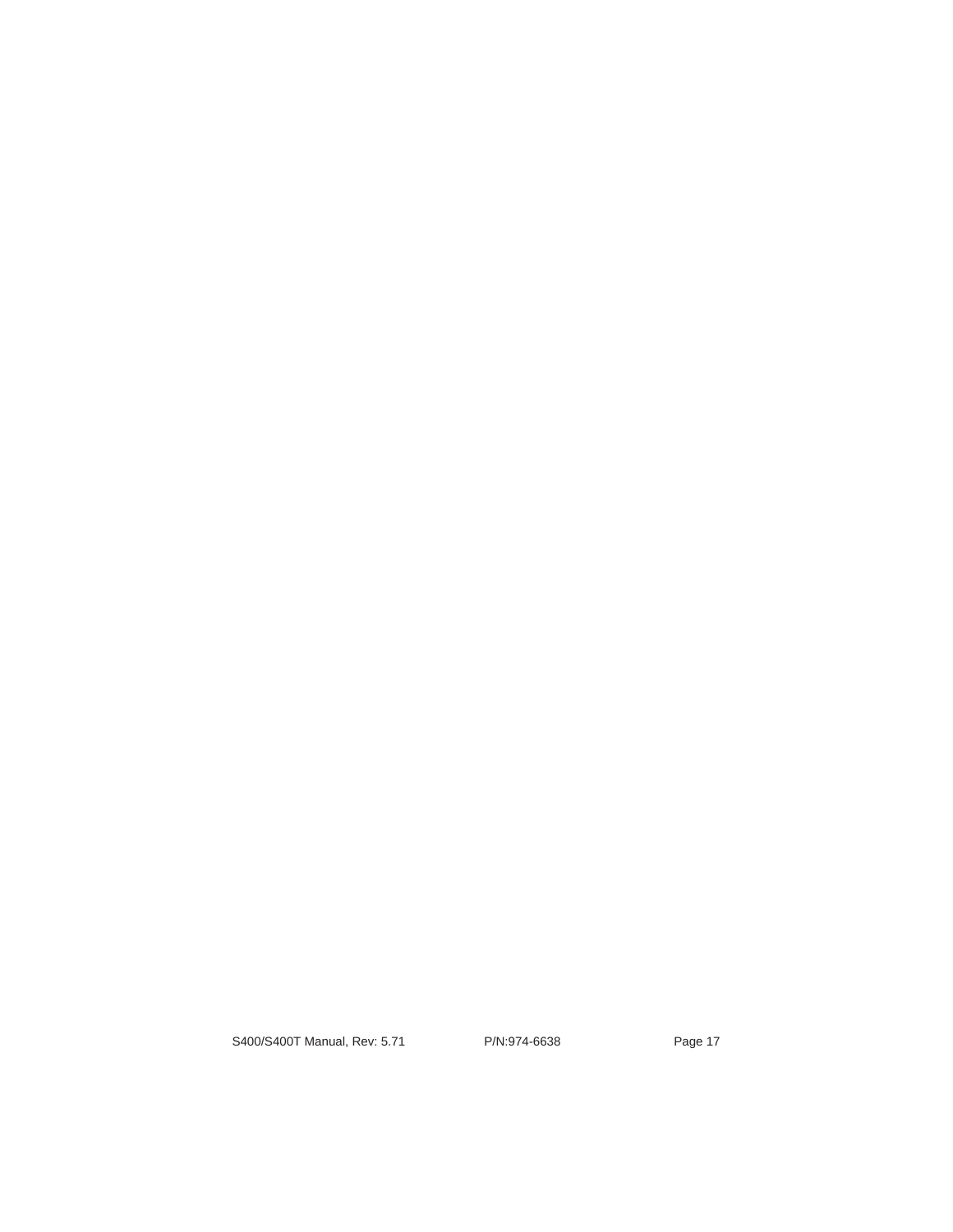## **S400/S400T HEATER PARTS**



Page 18 **P/N:974-6638** S400/S400T Manual, Rev: 5.71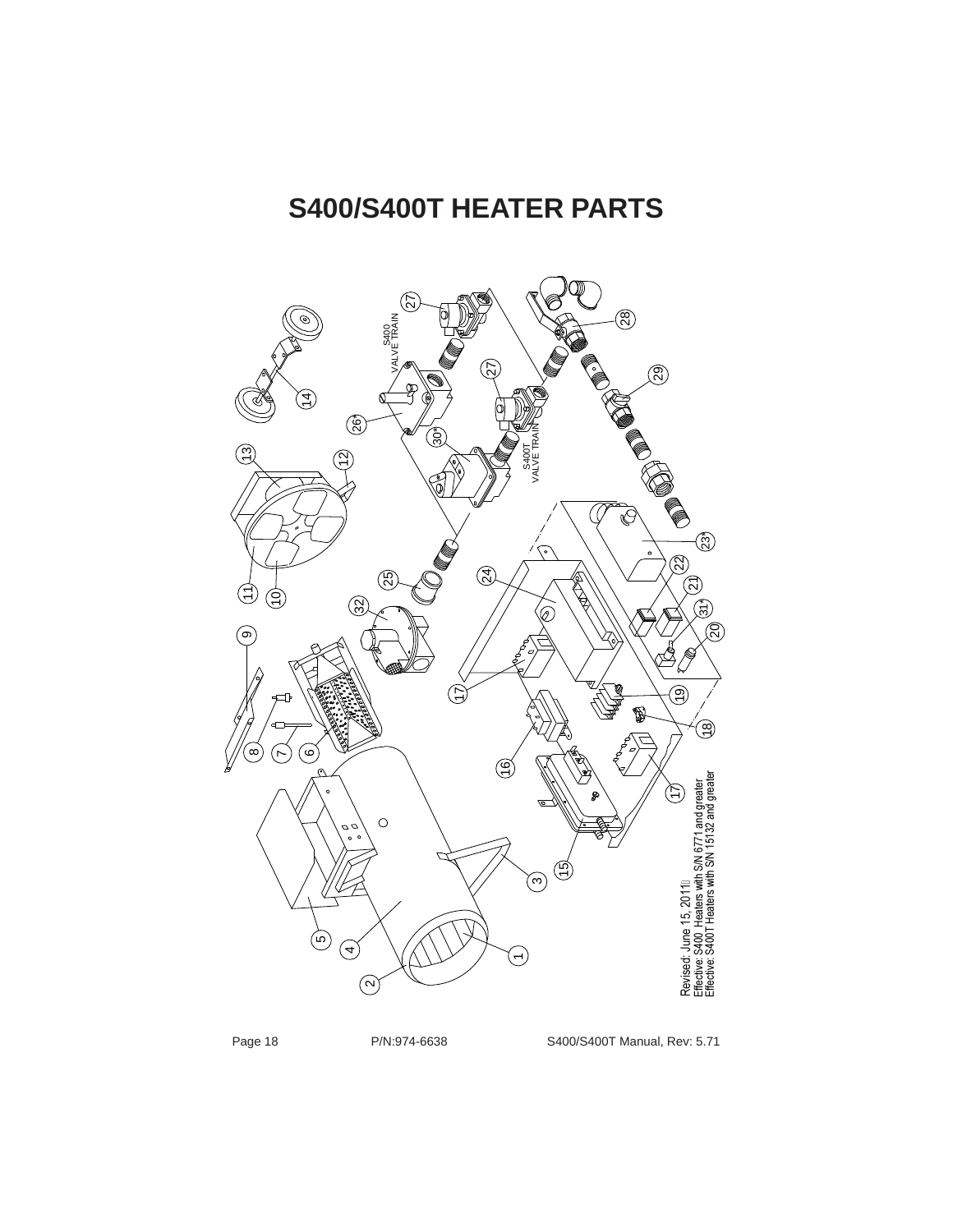## **S400/S400T HEATER PARTS**

|       | June 15, 2011       |                                               |
|-------|---------------------|-----------------------------------------------|
|       | <b>Ref. Part No</b> | <b>Description</b>                            |
| 1     | S400-16             | <b>Heat Shield</b>                            |
| 2     | S400-3              | Nose Cone                                     |
| 3     | S400-57             | Front Leg Assembly                            |
| 4     | S400-53             | Heater Body includes: 1, 2 & 3                |
| 5     | S400-7              | <b>Control Box Lid</b>                        |
| 6     | BV45-50             | <b>Burner</b>                                 |
| 7     | S400-86             | Flame Rod                                     |
| 8     | 2143                | Spark Plug                                    |
| 9     | S400-103            | <b>Valve Train Cover</b>                      |
| 10    | 2420                | <b>Fan Blade</b>                              |
| 11    | S400-502            | Motor Mount (with Screen & Rear Legs)         |
| 12    | S400-47             | Rear Leg Assembly (less Motor Mount & Screen) |
| 13    | 2430                | Motor 1/4 H.P.                                |
| 14    | S400-81             | Wheel Kit (optional)                          |
| 15    | 5124                | <b>Air Switch</b>                             |
| 16    | 4510                | Transformer 24V                               |
| 17    | 9872                | Relay 24V (two required)                      |
| 18    | 2446                | <b>High Limit Thermoswitch</b>                |
| 19    | 9823                | <b>Terminal Block</b>                         |
| 20    | 4518                | Indicator Light 24V                           |
| 21    | 3337/8              | OFF Switch (Red)                              |
| 22    | 3337/9              | <b>ON Switch (Green)</b>                      |
| $23*$ | 2453                | Thermostat (S400T only)                       |
| 24    | 1331                | <b>Direct Spark Ignition Control</b>          |
| 25    | S400-80             | <b>Strainer</b>                               |
| $26*$ | 2524                | 3/4" Appliance Regulator (S400 only)          |
| 27    | 4514                | Solenoid Shut-Off Valve 24V                   |
| 28    | S400-73             | <b>Gas Selector Valve</b>                     |
| 29    | 5869                | Manual Shut-Off Valve                         |
| $30*$ | 4517                | 2-Stage Regulator (S400T only)                |
| $31*$ | 9259                | Toggle Selector Switch (S400T only)           |
| 32    | 2527                | 3/4" Regulator (optional)                     |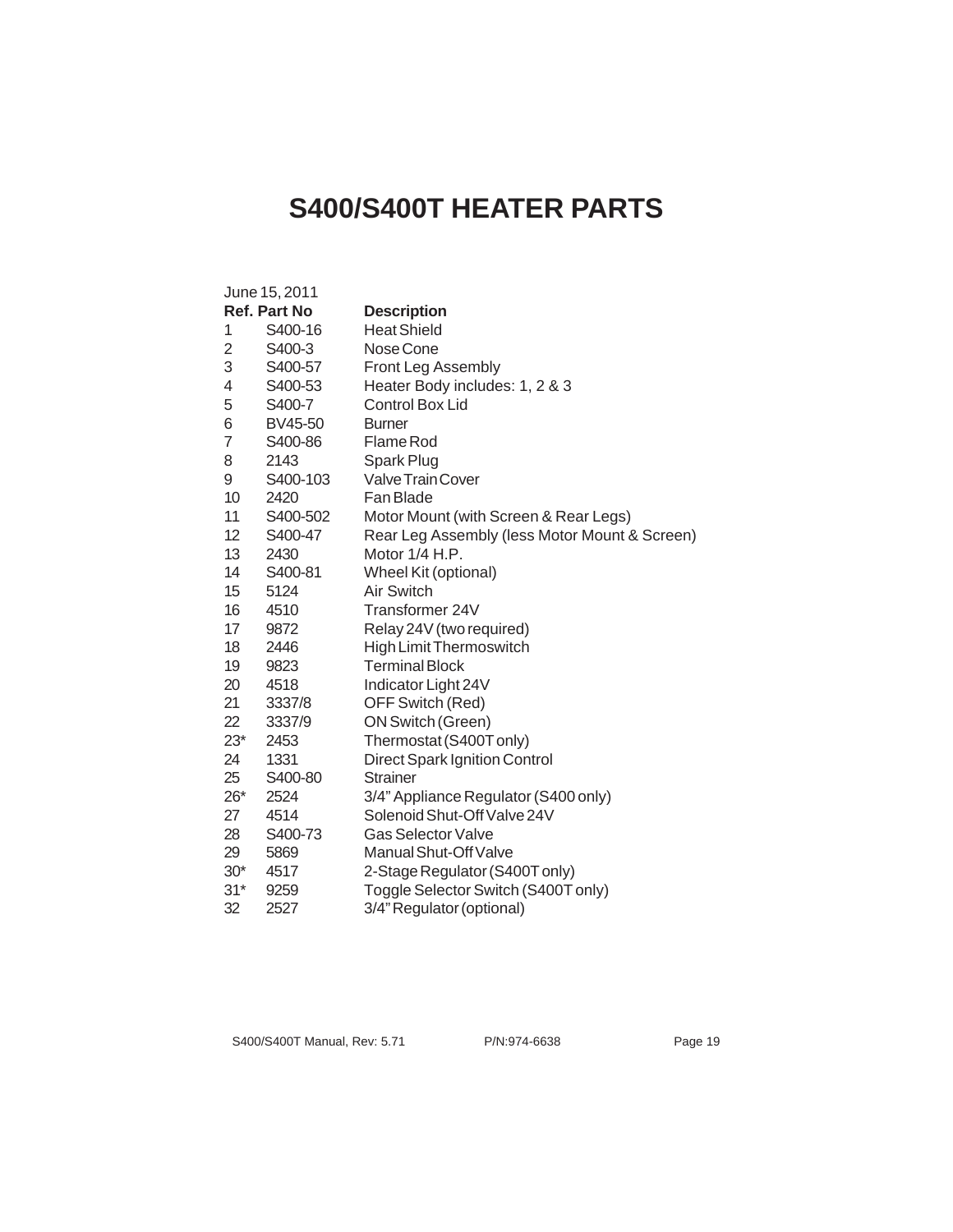## **S400 CONNECTION WIRING DIAGRAM**





Page 20 **P/N:974-6638** S400/S400T Manual, Rev: 5.71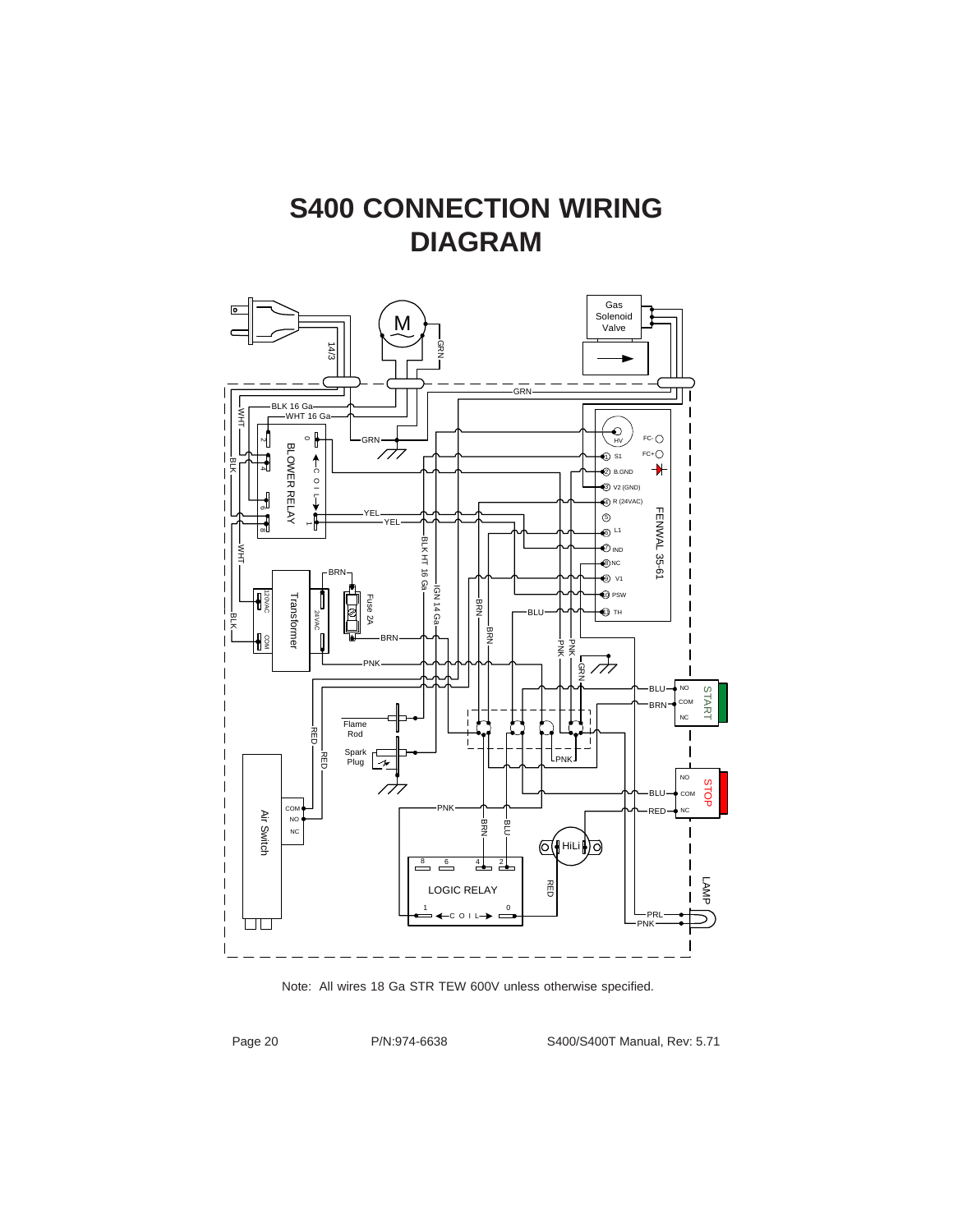### **S400 LADDER WIRING DIAGRAM**

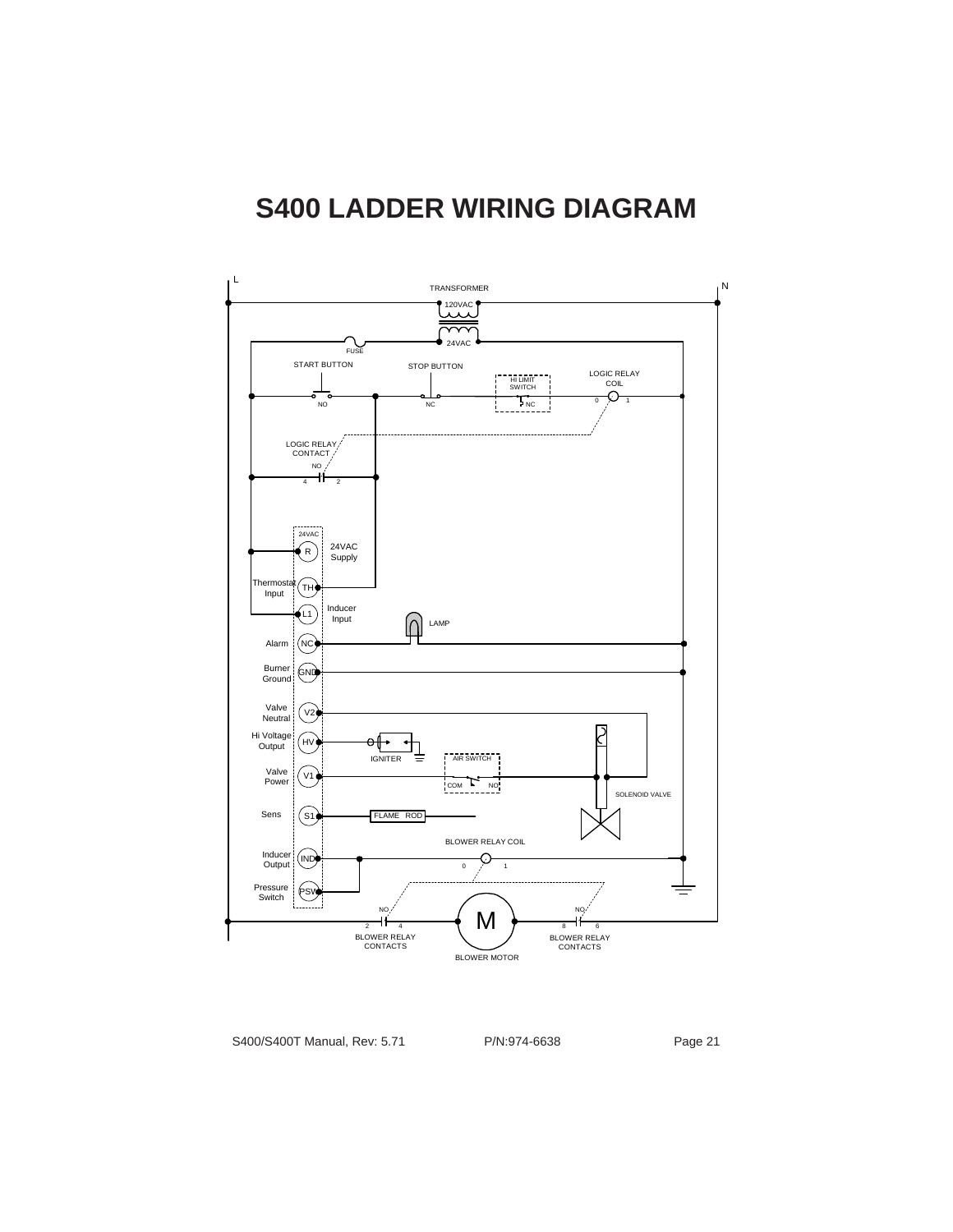## **S400T CONNECTION WIRING DIAGRAM**





Page 22 P/N:974-6638 S400/S400T Manual, Rev: 5.71